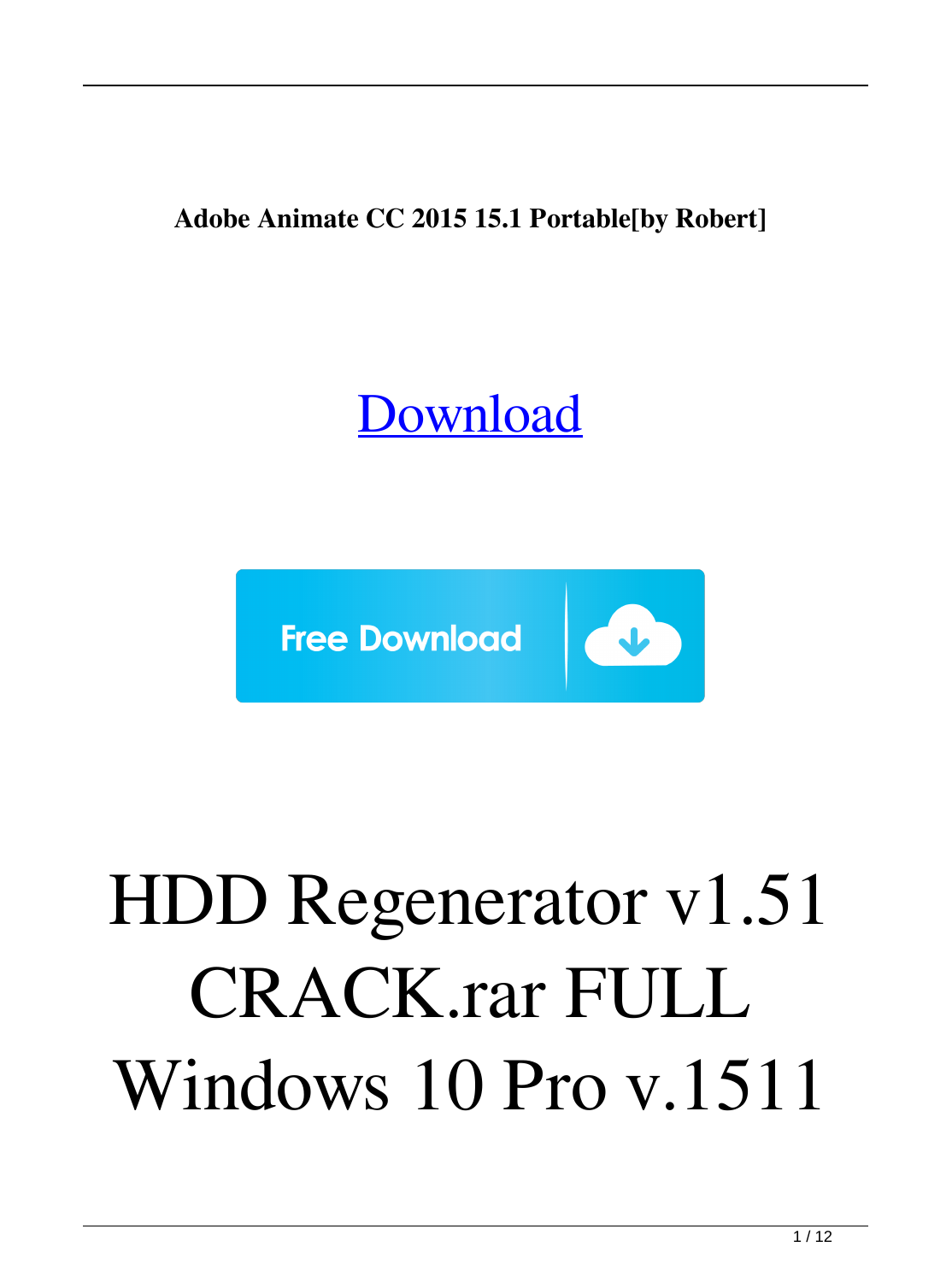En-us x86 June2016. Adobe Animate CC 2015 15.1 Portable[by Robert]. Related Collections. Image with no alt text. Adobe Animate CC 2015 15.1 Portable[by Robert] [CRACKED]. Related Collections. Image with no alt text. May 12, 2017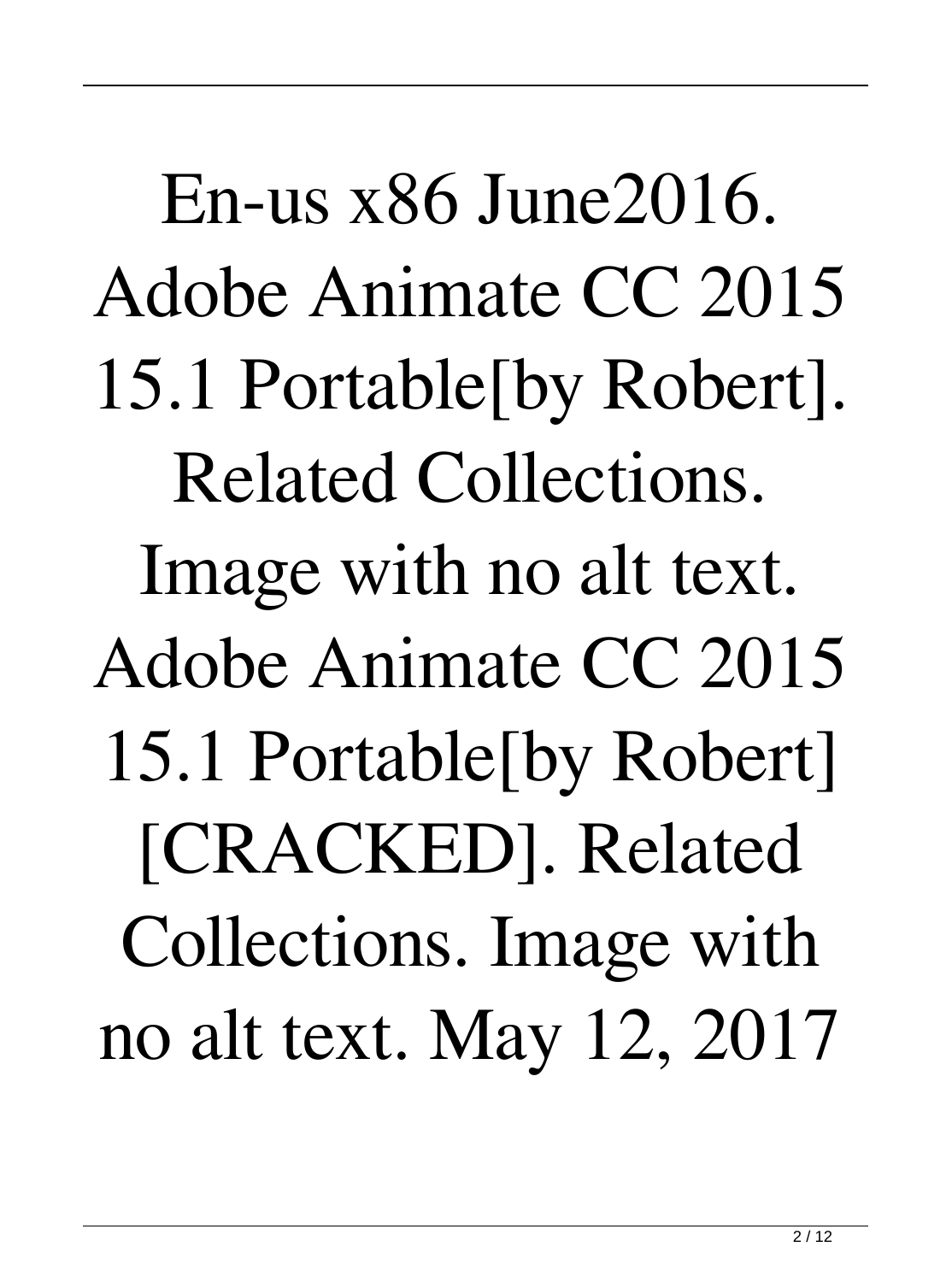Adobe Animate CC 2015 15.1 Portable[by Robert].rar. No items have been added yet! Related Collections. I need to analyse the file type. A: I'm not a native english speaker, so I apologize if I get some of the words wrong. I have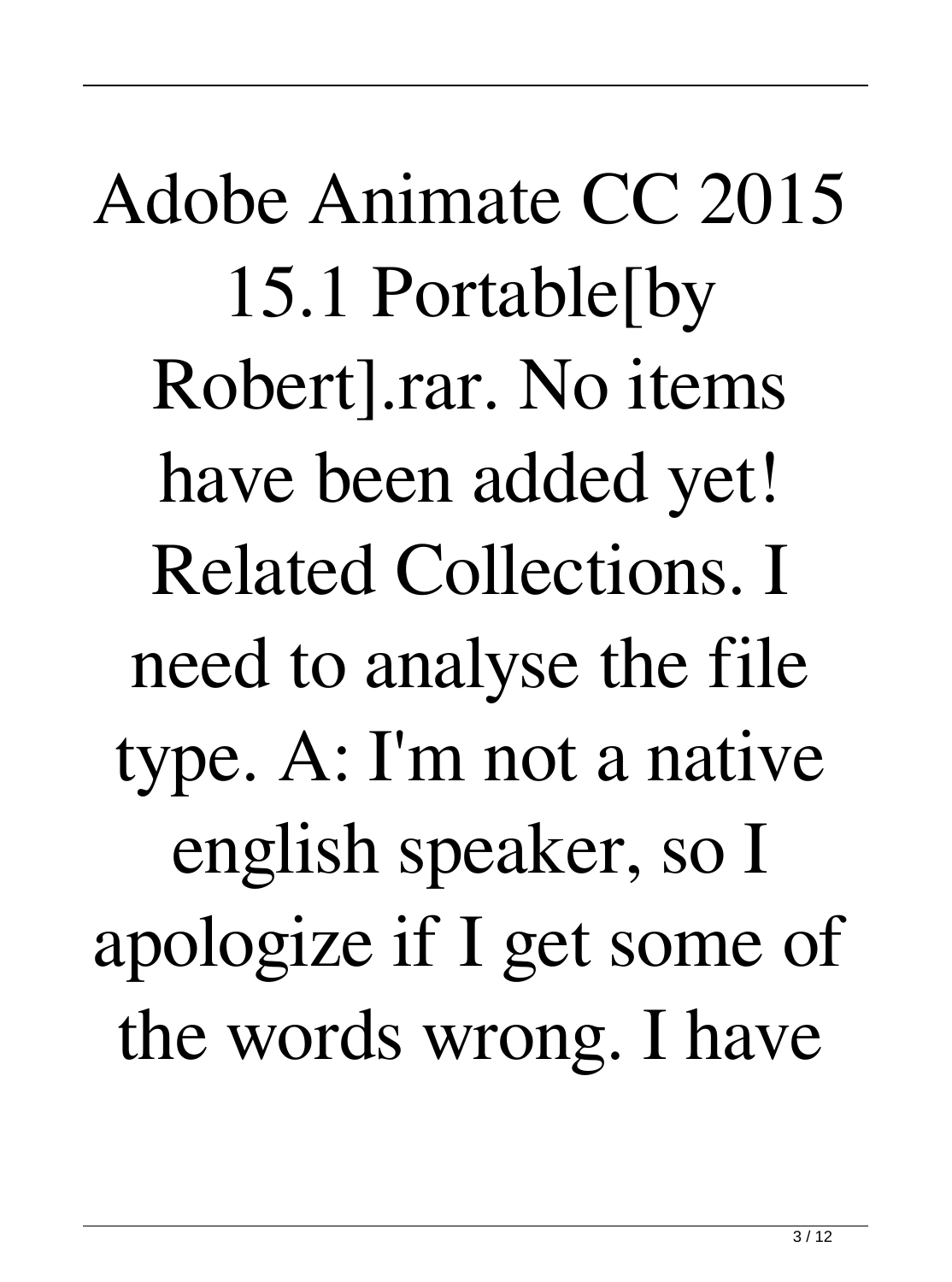developed a tool to be able to convert anything. Could you please share a link to download the above image from your computer? After the right answer has been chosen, I will add the output. **PRPP** 22222222222222222 22222222222222222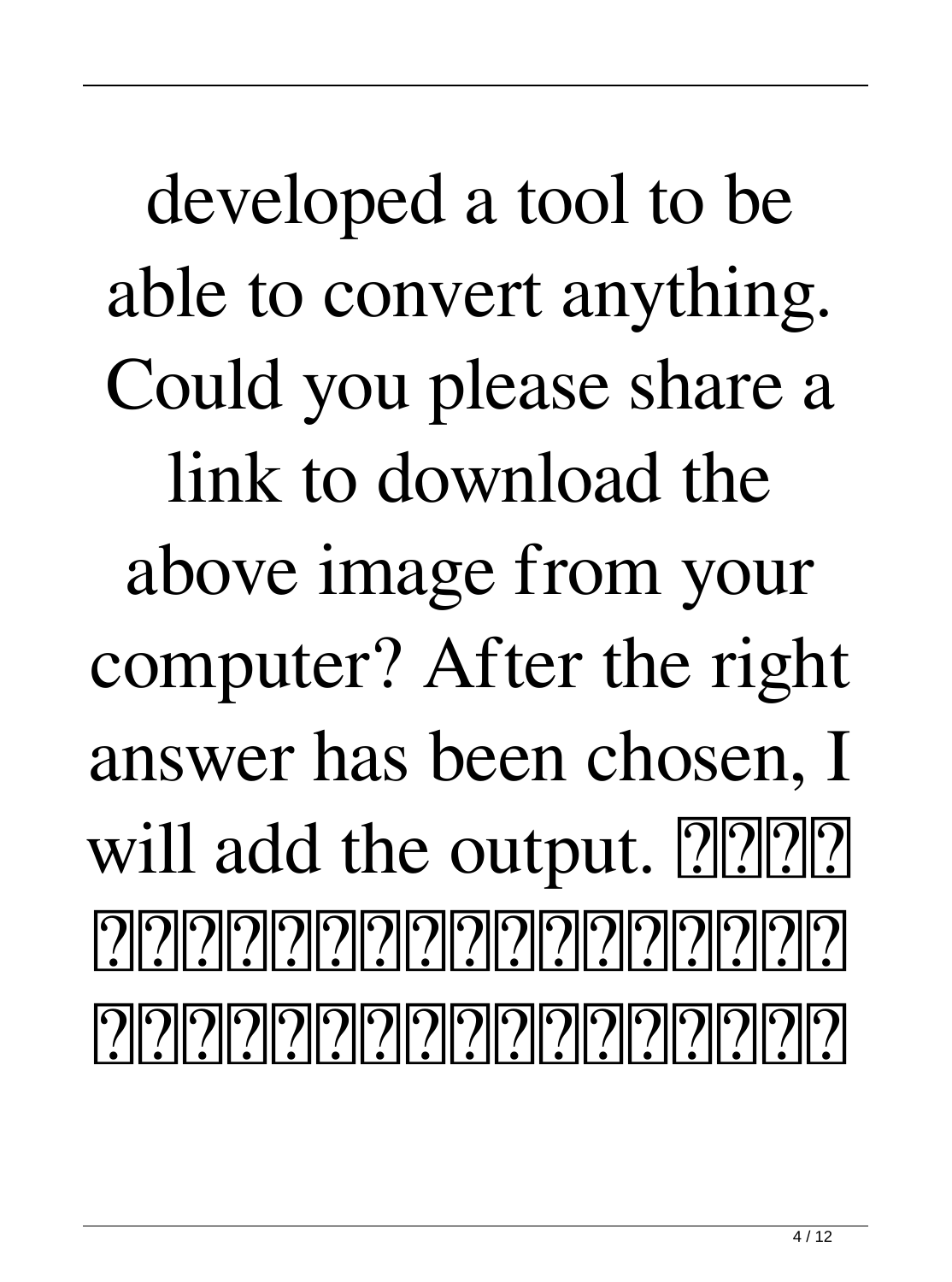2222222222222222 [기기기기기기기기기기기기기] 22222222222222222 222222222222222222  $[2]2]22222$ 22222222222222222 るのが遊ぶような行為だった」と、や 22222222  $[2]2]2$ [2][2][2][2][2][2][2][2][2][2][2]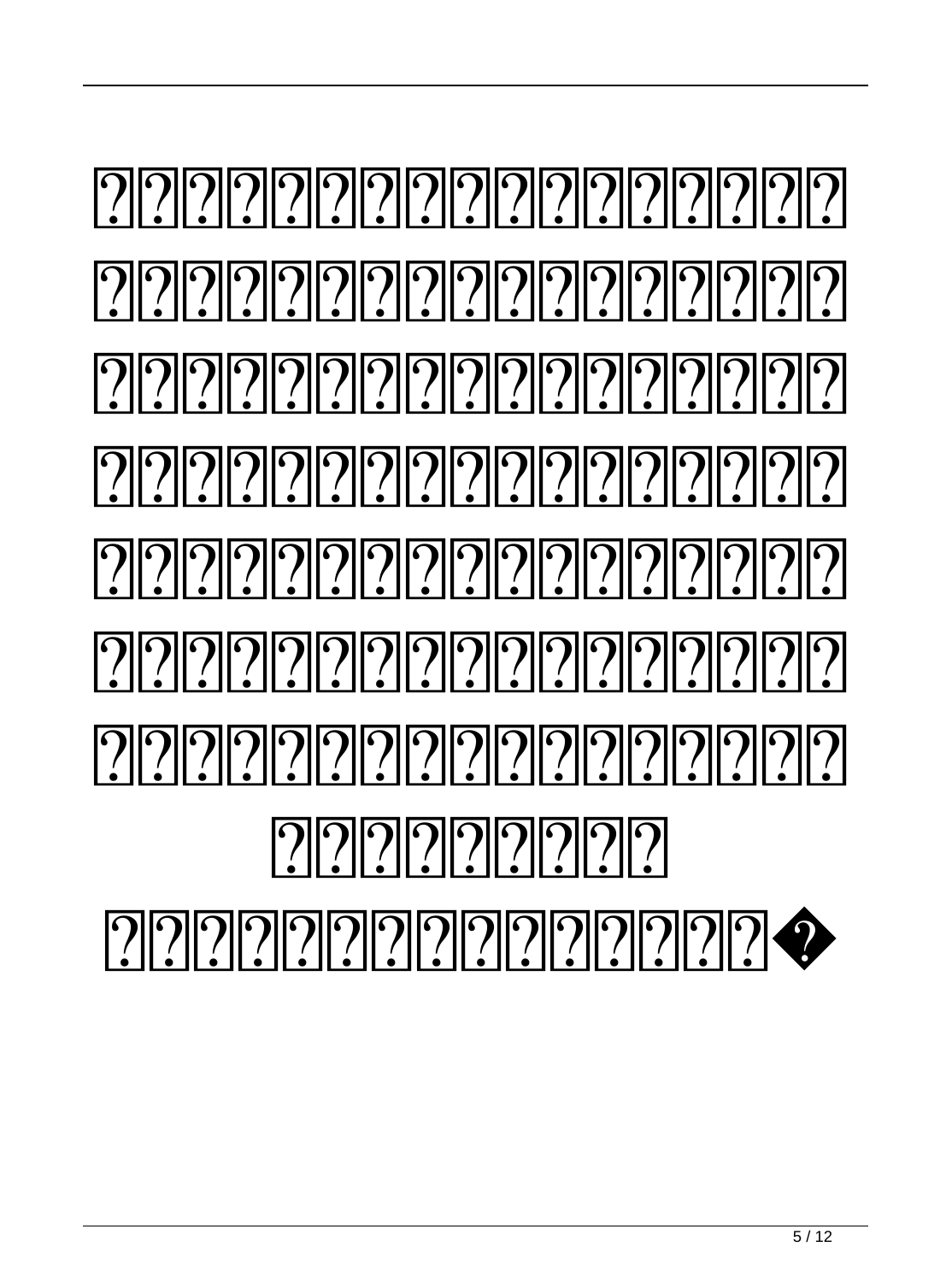# DBSAI BOLD X-BOLD NO 13 FULL HD. from my pc External links DBSAI BOLD X-BOLD NO 13 FULL HD References Category:Motor vehicle fires Category:Fires in the United StatesQ: Fill Azure Data Lake Gen2 with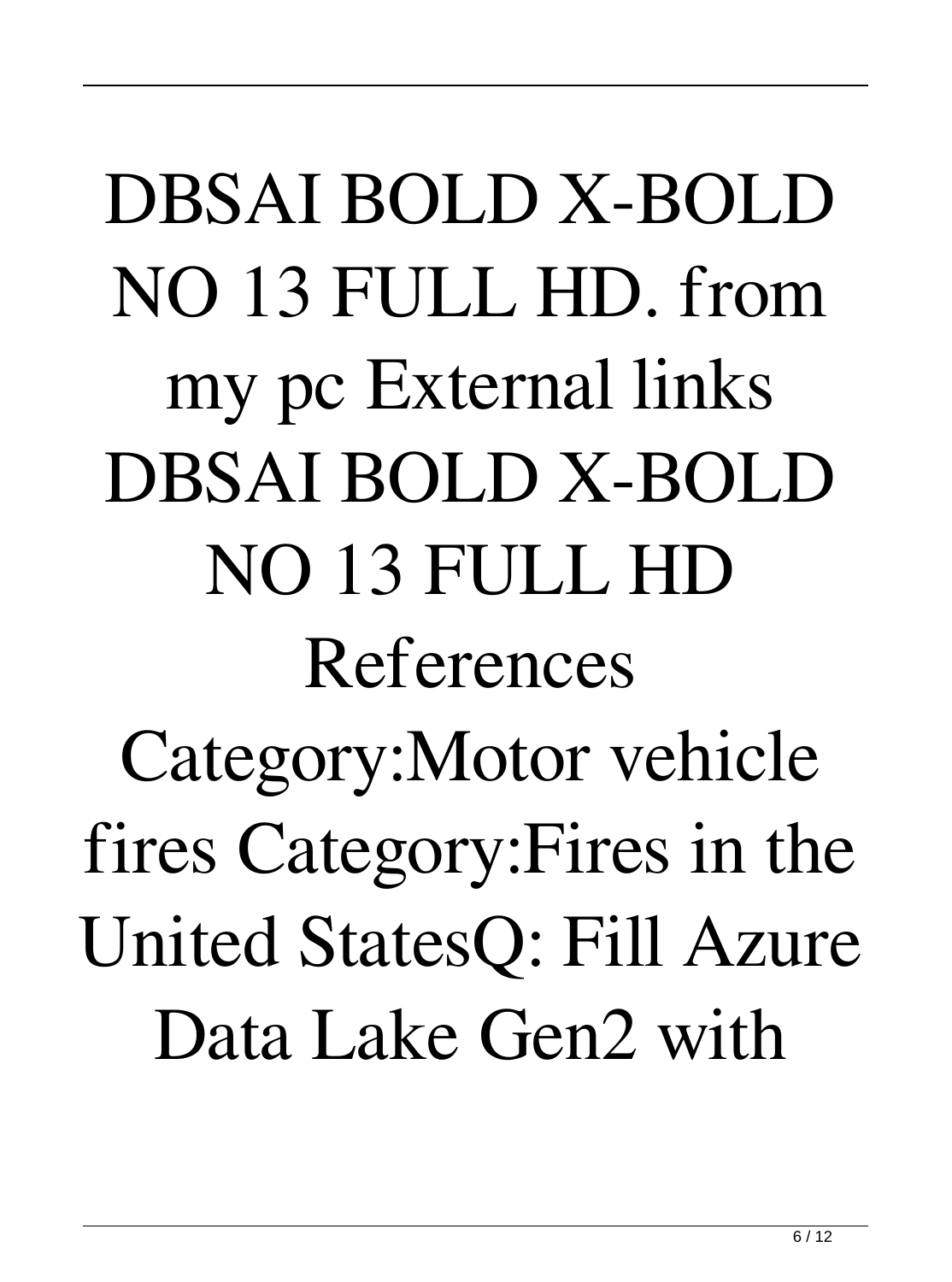existing data from ADLS Gen2 How can I fill Azure Data Lake Gen2 with existing data from Azure Data Lake Storage Gen2 if I have all the files and folder structure already? I don't care whether ADLS or Azure Data Lake Gen2 be used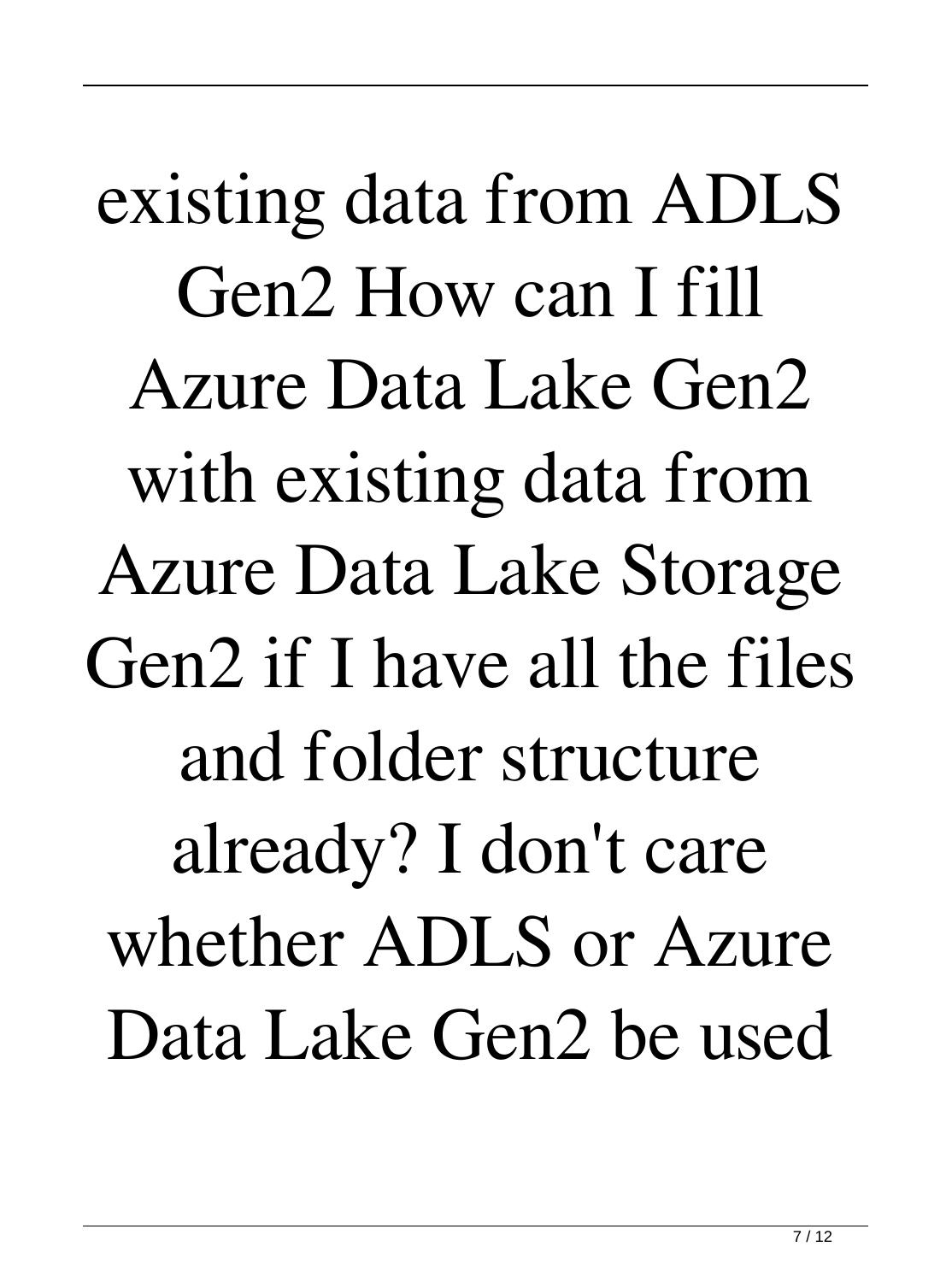because I need to reuse the files to the new location, so I just want to make sure that I don't lose any data in the process. A: The only way for now is to copy the files and folders to data lake. Instead of using Azure Data Lake Gen2, i'd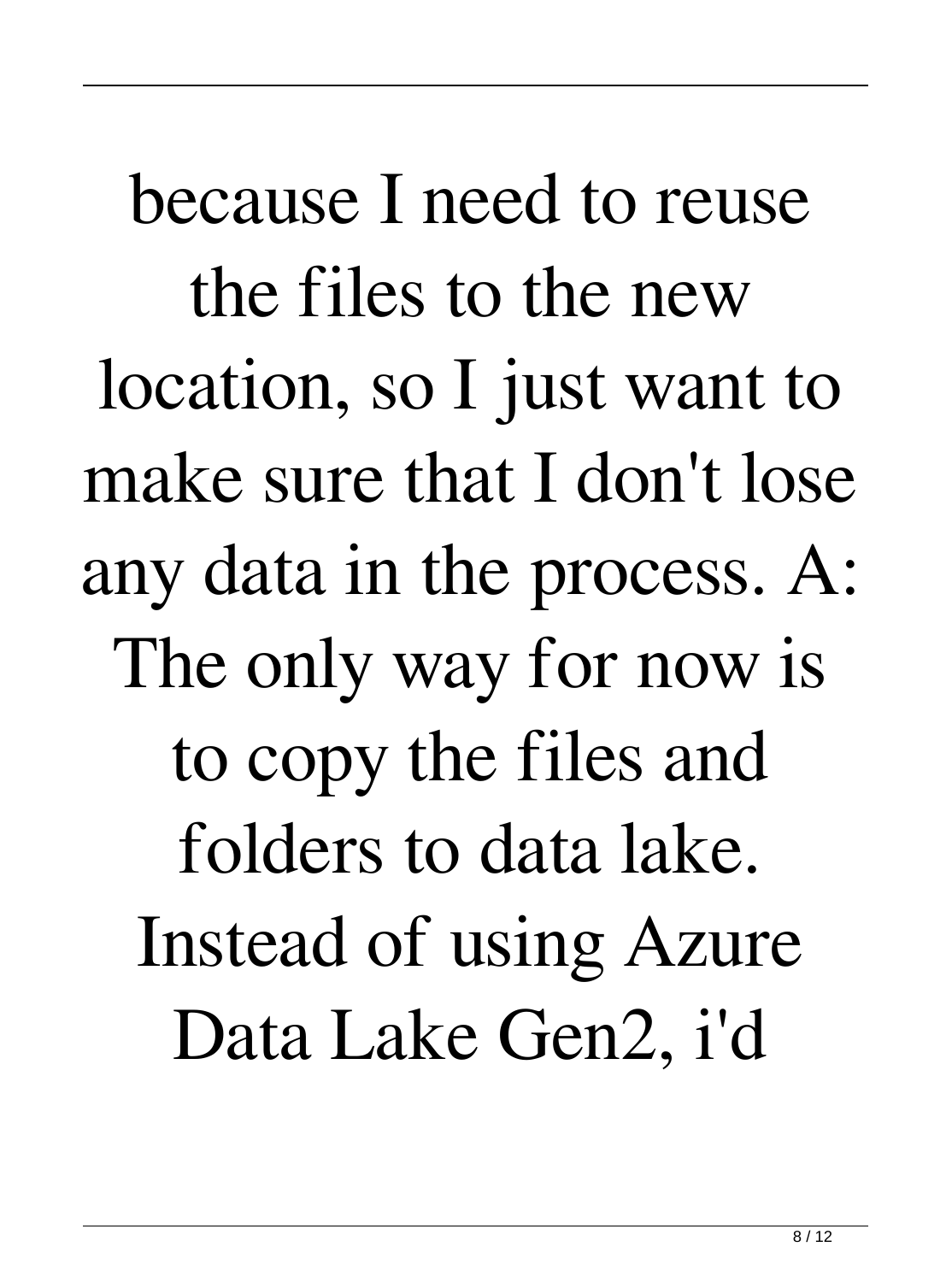suggest you to upload the data to Azure Data Lake Storage and then take a copy of the data. Follow this link to get more help. Drug and Alcohol Abuse-A Multi-disciplinary Approach Drug and Alcohol Abuse-A Multidisciplinary Approach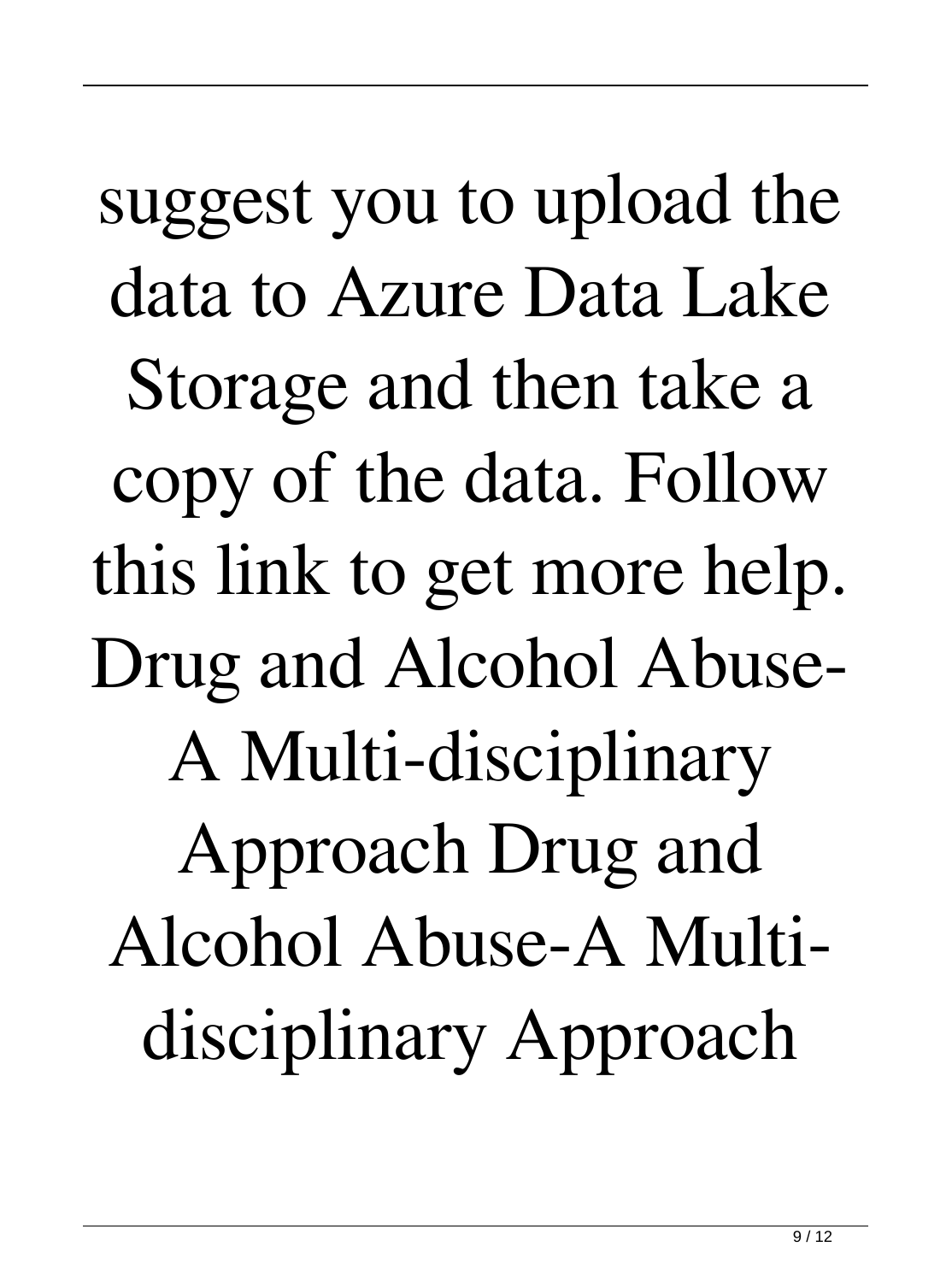The intent of the curriculum is to provide a framework for the discussion of the role of substance abuse in a clinical setting. It explores the diagnosis, assessment, and treatment of substance-related disorders and provides a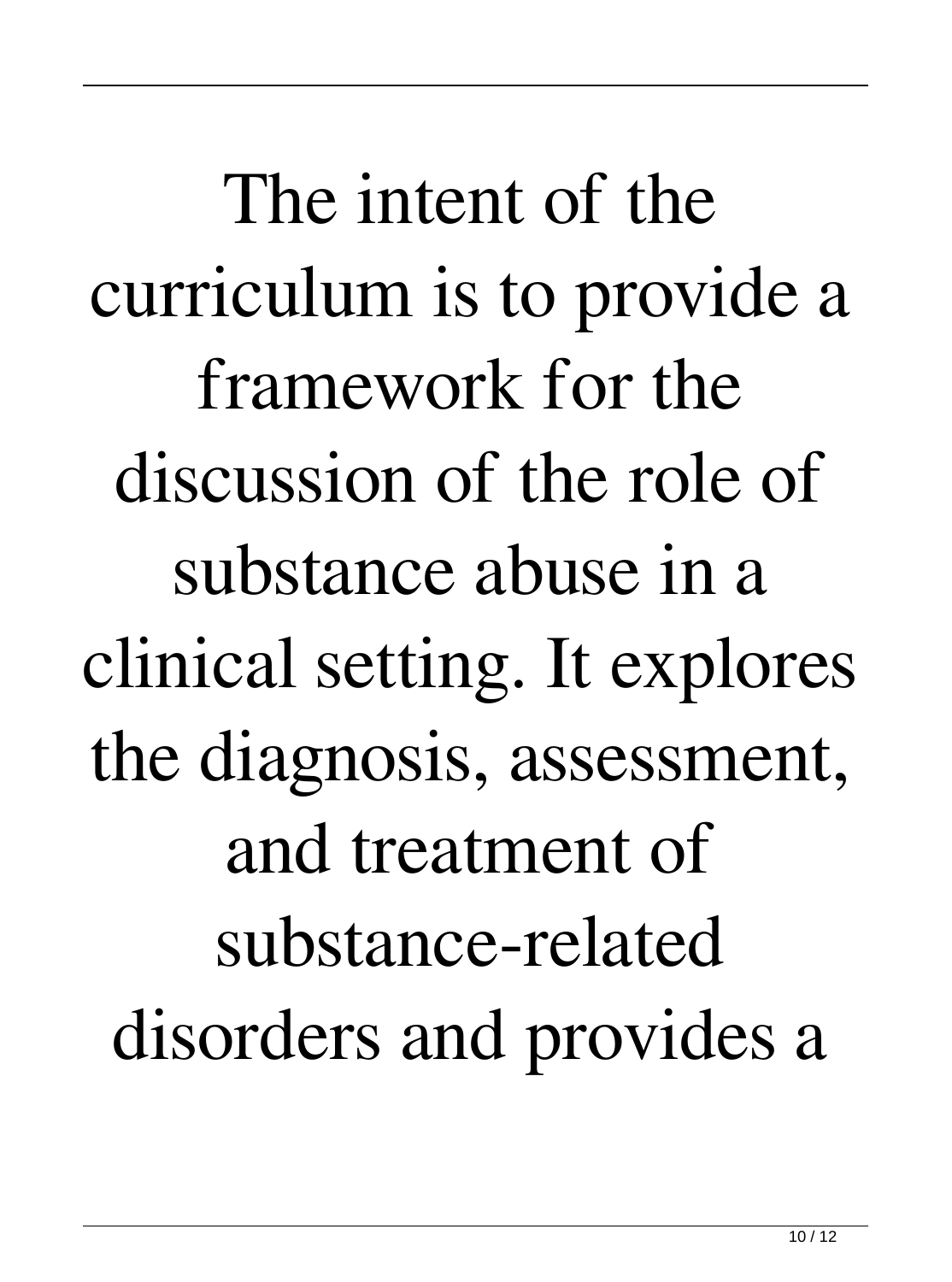broad outline of the treatment options in each of these areas. The class will provide students with an opportunity to review and understand the implications of the current multi-disciplinary treatment of substance abusers as it is currently